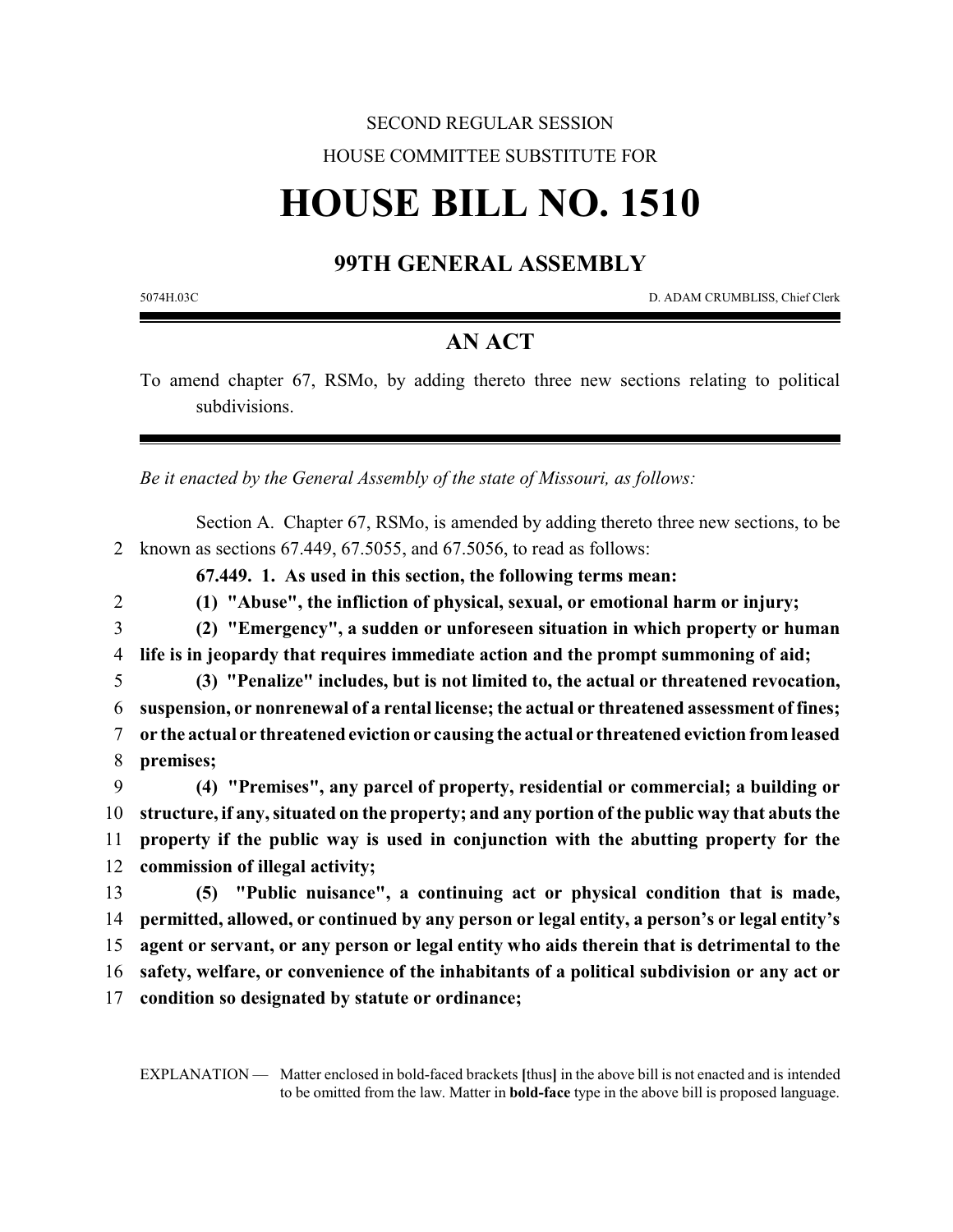**(6) "Victim of a crime", a person who suffers personal physical injury or death as a direct result of a crime.**

 **2. Requests to law enforcement or emergency services for assistance shall not be considered a public nuisance.**

 **3. (1) No political subdivision shall penalize a resident, tenant, or landlord for a request to law enforcement or emergency services by or on behalf of a victim of abuse, a victim of a crime, or an individual in an emergency if the contact was made with the reasonable belief that intervention or emergency assistance was necessary to prevent the perpetration or escalation of, or to respond to, such abuse, crime, or emergency or if the intervention or emergency assistance was actually needed in response to such abuse, crime, or emergency.**

 **(2) If a political subdivision enforces or attempts to enforce an ordinance against a resident, tenant, or landlord in violation of subdivision 1 of this subsection, the resident, tenant, or landlord may bring a civil action for a violation of this section and seek an order from a court of competent jurisdiction for any of the following remedies:**

 **(a) An order requiring the political subdivision to cease and desist the unlawful practice;**

 **(b) Payment of compensatory damages, provided that a resident, tenant, or landlord shall make a reasonable effort to mitigate any damages;**

**(c) Payment of reasonable attorney's fees;**

**(d) Payment of court costs; or**

 **(e) Other equitable relief including, but not limited to, reinstating a rental license or rental permit, as the court may deem appropriate.**

**67.5055. 1. No city or county shall adopt, enforce, or maintain a residential property licensing ordinance or resolution that includes a requirement for periodic interior inspections of privately owned residential property for city or county code violations unless the lawful occupant has consented to such interior inspections. This subsection shall not apply to inspections of mixed-use residential and commercial property. This subsection shall not prohibit a city or county from conducting plan reviews, periodic construction inspections, or final occupancy inspections as required by building permits.**

 **2. No city shall adopt, enforce, or maintain an occupancy permit requirement regarding interior spaces, other than safety-related requirements, that are more stringent or restrictive than the stricter of either county ordinances or state statutes.**

 **3. Any lawful occupant residing in privately owned residential housing that is located within the corporate limits of a city may request an inspection at any time by the**